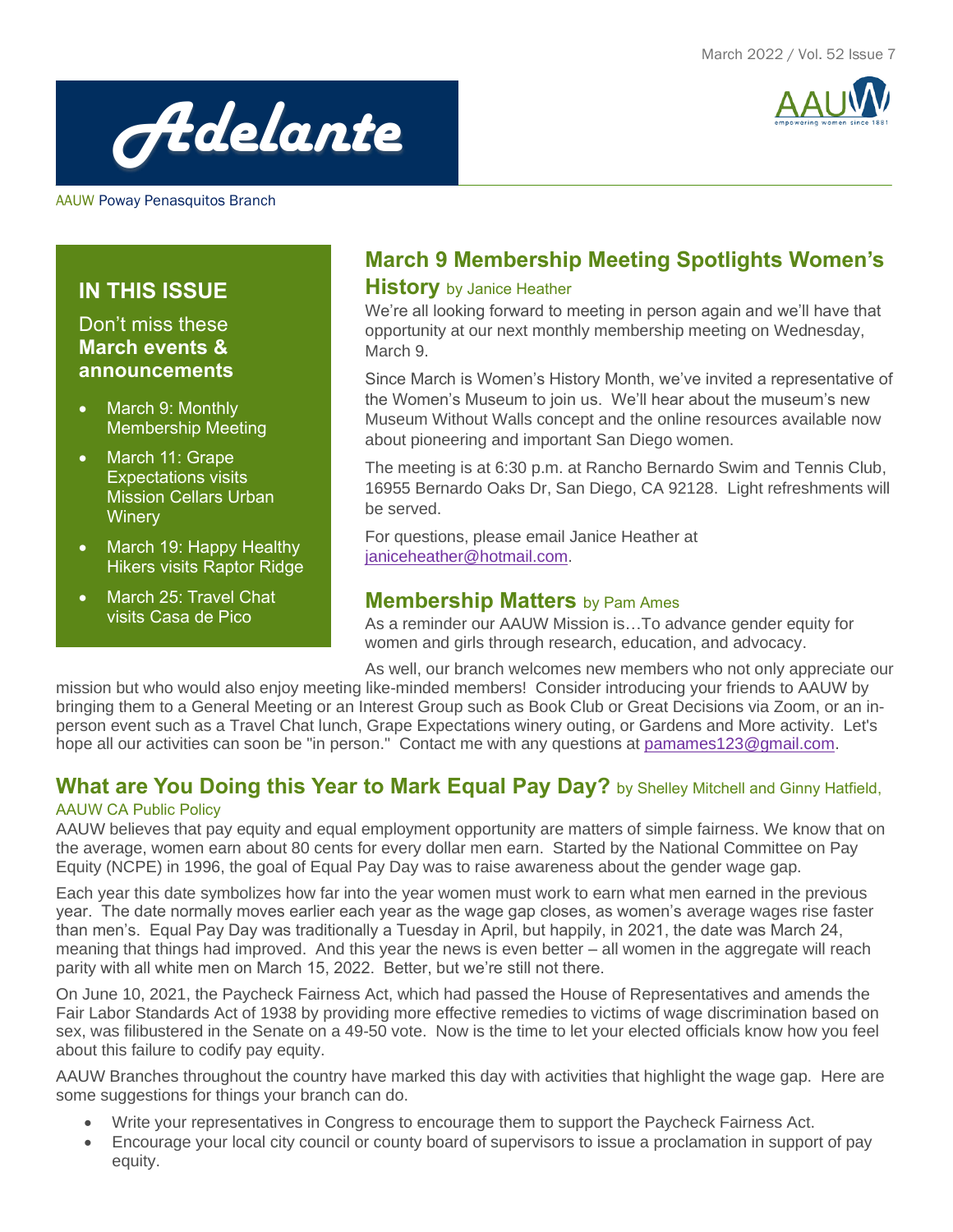- Wear Red to symbolize that women's paychecks are "in the red" when compared to men.
- Write a letter to the editor of your local paper or offer to submit an op-ed.
- Share a timely post on social media to spread awareness.
- Hold an event on your local campus and offer cookies to women that are proportionately smaller than the ones you offer to men. Also invite participants to become student affiliate members of AAUW.
- Invite community members to an "unhappy hour."

Whatever you decide to do, start planning now. We can't wait for equal pay!

You can get more information and samples of proclamations and letters from the National Committee on Pay Equity. You can also find out more on AAUW National's website on Pay Equity at [https://www.aauw.org/resources/article/pay-gap-faqs/.](https://www.aauw.org/resources/article/pay-gap-faqs/)

# **Travel Group** Travel Chat In-person!

#### by Pam Ames

Photo of our January outing to Costa Brava for a tapas lunch and travel chat about Spain and other adventures.

Our next chat session will be Friday, March 25 at Casa de Pico in Grossmont Center, La Mesa at 11:00 a.m. Carpool will be from Mira Mesa Park & Ride at I-15 at Mira Mesa Blvd at 10:30 a.m. All are welcome to join us, just RSVP to Pam Ames by noon on March 23. [pamames123@gmail.com.](mailto:pamames123@gmail.com)



## **Speech Trek Update** by Karen McGurk

Enthusiasm is building for the upcoming Speech Trek competition on March 12. So far this year, our efforts have resulted in 13 interested students with 5 actual applicants. We're excited that our program continues to grow.

As a reminder, this year's competition will be held virtually, and the topic is: *Has the US lived up to its pledge of liberty and justice for all? Would requiring the study of diversity, equity and inclusion in a high school setting help ensure liberty and justice for all*?



# **Joint IBC Meeting on June 25, 2022 - SAVE THE DATE!** by Harriet Gerza

Our joint IBC Luncheon Meeting has been rescheduled to Saturday, June 25 at 11 a.m. It's been awhile since we have all gathered to share with other branches and catch up on what's been happening! We are looking forward to seeing members from all the branches at the Shadowridge Country Club in Vista. Harriet Gerza will be coordinating any carpools if you are interested in attending. We have a great speaker, Erica M Pinto, Chair for Jamul Indian Village of California, who will give us an overview of her tribe's background and current activities. We'll also be installing our new officers and conducting our business meeting where we share information on local and state activities, Tech Trek, and other activities for the year. Please mark your calendars and join us!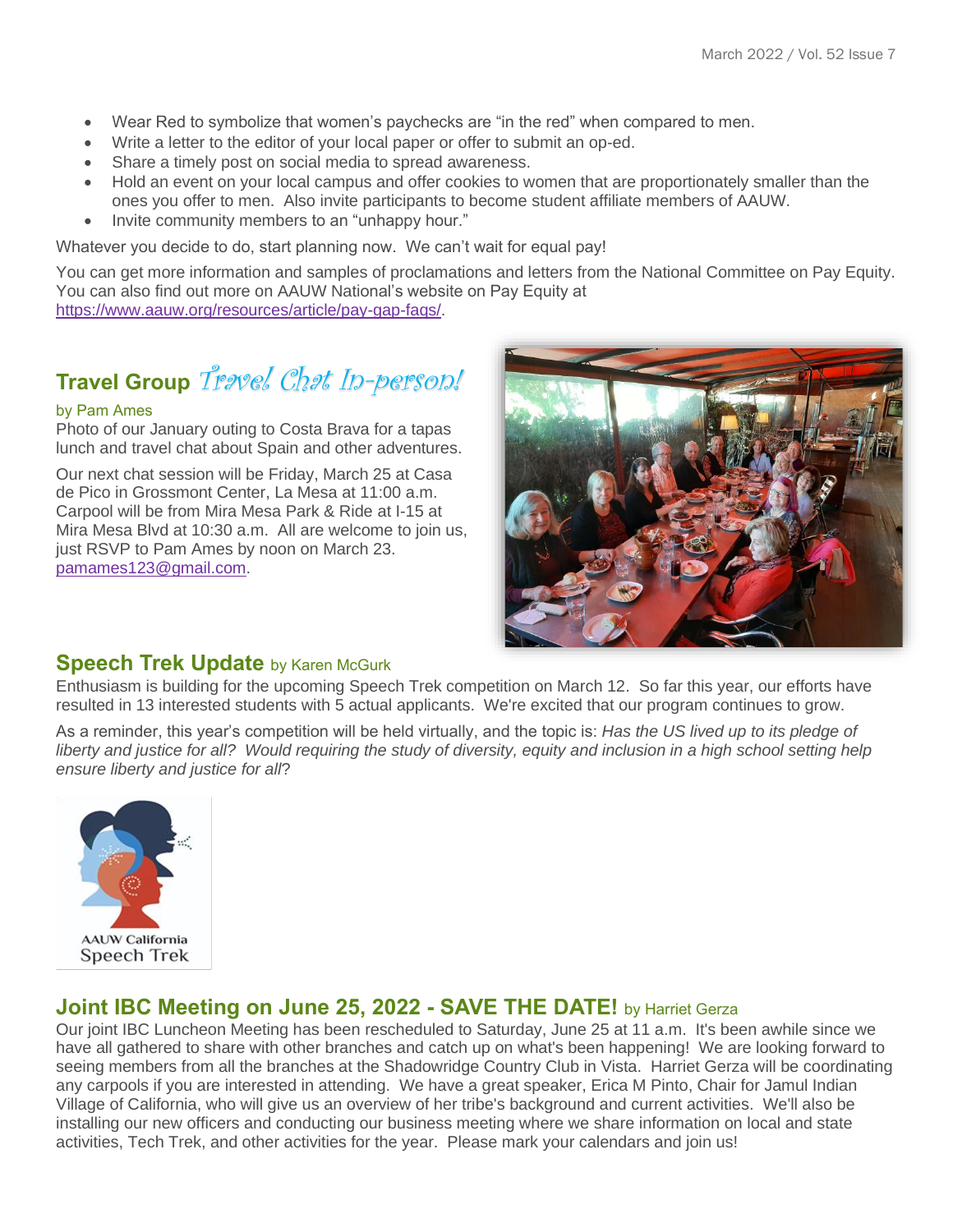#### **AMERICAN ASSOCIATION OF UNIVERSITY WOMEN POWAY PENASQUITOS BRANCH**

*Diversity Statement* In principle and practice, AAUW values and seeks a diverse membership. There shall be no barriers to full participation in this organization based on gender, race, creed, age, sexual orientation, national origin, disability, or class

#### *Mission Statement*

AAUW advances equality for women and girls through advocacy, education, philanthropy, leadership, and research.

#### *AAUW's Value Promise*  By joining AAUW, you

belong to a community that breaks through educational and economic barriers so that all women and girls have a fair chance.

**National AAUW** [www.aauw.org](http://www.aauw.org/) **California AAUW** [www.aauw-ca.org](http://www.aauw-ca.org/)

**PowayPenasquitos AAUW** [www.powayarea](http://www.powayarea-ca.aauw.net/)[ca.aauw.net](http://www.powayarea-ca.aauw.net/)

[aauwboard@gmail.co](mailto:aauwboard@gmail.com) [m](mailto:aauwboard@gmail.com)

AAUW Poway Penasquitos Branch is a 501(c)3 corporation

**President:** Cathy Burciaga **Programs/1st Vice Presidents:** Janice Heather & Sheila **Walker Membership:** Pam Ames **Secretary:** Karen **McGurk Treasurer:** Michelle Blasberg

### **Gardens and More** by Joan Natoli, Coordinator

**Friday, March 4th at 10:00 a.m. Japanese Friendship Garden Tour and Lunch.** Cherry Blossoms? We can only hope! A week before the Cherry Blossom Festival we will take a one-hour tour with a docent (limit 12 people) the Japanese Friendship Garden in Balboa Park! As it is just a week before the blossoms officially arrive, we may be in for a real treat. Afterward, we eat at the casual Japanese food stand outside the pavilion or we can eat at a Japanese restaurant with lunch service nearby - l**et me know if you can recommend one! Please let me know ASAP if you would like to go. We may end up having a waiting list!** We will leave from the Park and Ride on the east side of Carmel Mountain, north of the shopping center, at 9:10 a.m. RSVP to me by email [itolanj@sbcglobal.net.](mailto:itolanj@sbcglobal.net)

**Friday, April 1st: Idea and Hostess Needed.** I may not be able to attend. Please contact me if you can help [itolanj@sbcglobal.net.](mailto:itolanj@sbcglobal.net) Thanks so much!

**Friday, May 6th: Savoring Succulents in the Sun.** We will be creating lovely potted arrangements from cuttings at Ilene Buchenau's house. More info next month. And yes, there will be a patio and probably a potluck!

## **Tech Trek Update** by Heidi Dalvie, Ellen Dillon, Debbie Lewis, Co-Coordinators

We are starting to get busy with Tech Trek 2022!

Joan Fisher and Marsha Swails will be the Co-Directors at UCSD for Tech Trek this year and Mary Isaac will run the virtual camp for the whole state of California. The UCSD Co-Directors have decided that the UCSD camp will not be in-person this year, and will be an online, virtual camp like we did last year. However, instead of three virtual camps offered across the state of California (like last year), there will be only two weeks of Tech Trek camp this year and they will be: June 19-25 and July 24-29.

Our branch has requested 7 slots for campers this year and the cost is \$500/student. We will soon begin to recruit, interview, and select girls from Meadowbrook, Black Mountain, and Mesa Verde Middle Schools.

**Want to get involved? Volunteer Opportunities for YOU!** We will likely need MORE volunteers than last year because we are doing all virtual camps in two weeks, whereas last year we had 3 different camps. All coaches from last year will be contacted to see if they want to return to virtual camp this year. Volunteers are needed for:

Logistics Coordinator Build Coach Social Coach Workshop Coach

For volunteer job descriptions and to apply, please go to the volunteer interest form at: [https://docs.google.com/forms/d/e/1FAIpQLSc5k2KaGV4oOcBlelKurG64YyLkMYyVQ8I](https://docs.google.com/forms/d/e/1FAIpQLSc5k2KaGV4oOcBlelKurG64YyLkMYyVQ8I5Bji75bE3Qts1Jg/viewform) [5Bji75bE3Qts1Jg/viewform.](https://docs.google.com/forms/d/e/1FAIpQLSc5k2KaGV4oOcBlelKurG64YyLkMYyVQ8I5Bji75bE3Qts1Jg/viewform)

Mary Isaac is looking for a new virtual camp Treasurer, too. If you're interested, please send an email to [techtrek-virtual@aauw-ca.org](mailto:techtrek-virtual@aauw-ca.org) and complete the Volunteer interest form at

[https://docs.google.com/forms/d/e/1FAIpQLSc5k2KaGV4oOcBlelKurG64YyLkMYyVQ8I](https://docs.google.com/forms/d/e/1FAIpQLSc5k2KaGV4oOcBlelKurG64YyLkMYyVQ8I5Bji75bE3Qts1Jg/viewform) [5Bji75bE3Qts1Jg/viewform.](https://docs.google.com/forms/d/e/1FAIpQLSc5k2KaGV4oOcBlelKurG64YyLkMYyVQ8I5Bji75bE3Qts1Jg/viewform) Select 'Virtual coach' as your role and write in that you are interested in the 'camp treasurer' role in the "What-I-Bring-to-the-Party" question.

A new course may be added to the Tech Trek curriculum for this year. In addition to the Qualcomm Wearable Tech course (the robotic hat), the General Atomics physics workshops will likely be repeated, and they will also be soliciting additional proposals. If you have ideas or contacts at local companies who can provide an interesting program or virtual field trip, please contact [techtrek-virtual@aauw-ca.org.](mailto:techtrek-virtual@aauw-ca.org)

We hope you consider volunteering with our Tech Trek program! As we always say, one of the most important parts of Tech Trek is not only the camp itself but all the wonderful women of all ages who will contribute their precious and limited time to so many girls' futures!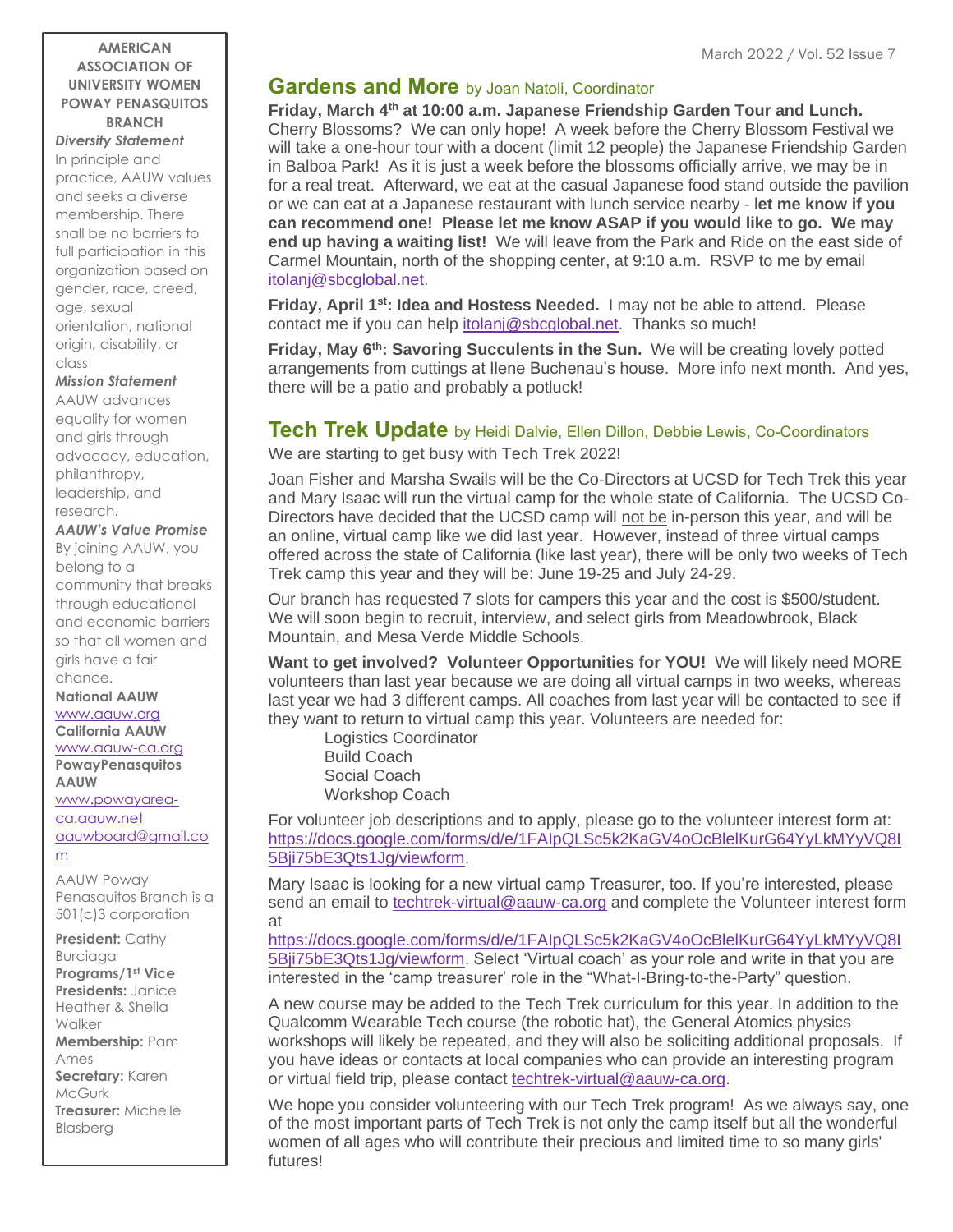# **Grape Expectations** by Janice Heather

Our intrepid branch members continue to explore local wineries monthly! So far, Grape Expectations members have been to Domaine Artefact and Speckled Rock Wineries on Highland Valley Road and on Friday, March 11, the group will visit Mission Cellars Urban Winery in Poway.

Member Debbie Lewis will send emails closer to the date to get a head count. In addition to being conveniently located, tastings are reasonably priced and include 5 wines. Red wine flights are \$13, White wine flights are \$11 and Mixed (2 whites, and 3 reds) are \$12.

Our reservation is for Friday, March 11 at 3:00 - 4:30 p.m. Mission Cellars Urban Winery is located at 14053 Midland Road, Poway 92064. Check out their wines at [https://www.missioncellars.net/.](https://www.missioncellars.net/)



#### **Happy Healthy Hikers Visit Sycamore Canyon** by Mary Alice Rudelich

These 7 intrepid, Healthy, Happy Hikers completed the Sycamore Canyon hike on a rainy, cool day. It was a beautiful hike in Poway.

On March 19 we will meet at 8:00 a.m. at 14255 Highland Valley Road to hike Raptor Ridge. The hike is 4.4 miles round trip with a gain in elevation and gorgeous views. Easy to semi moderate. Linda Johnston will be leading. RSVP to Mary Alice Rudelich, 801-440-2601, [Mary.rudelich@aol.com.](mailto:Mary.rudelich@aol.com)

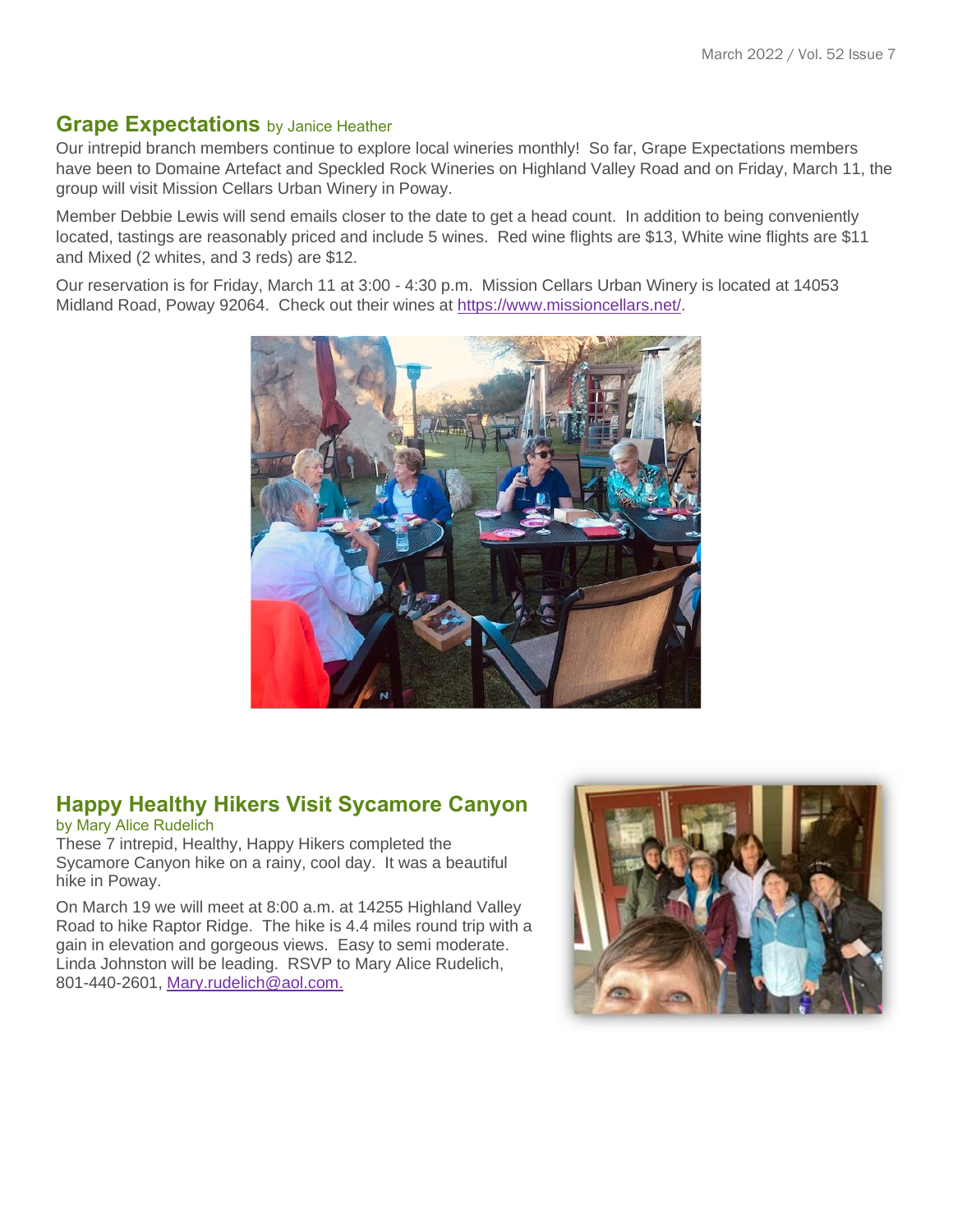# AAUW POWAY PENASQUITOS CALENDAR OF EVENTS







| March 3rd                | <b>Great Decisions</b>                             | <b>Great Decisions - discussion on</b>                                                        | <b>RSVP to:</b>                                           |
|--------------------------|----------------------------------------------------|-----------------------------------------------------------------------------------------------|-----------------------------------------------------------|
| 1 <sup>st</sup> Thursday | Marie Dye<br>858-733-2850                          | "Outer Space Policy"<br><b>Discussion leader: Karen McGurk.</b>                               | Michelle Blasberg at<br>michblas09@gmail.com if you       |
|                          | mdye@san.rr.com                                    |                                                                                               | plan to attend. We will meet at                           |
| 6.30 p.m.                |                                                    | We will be sending a Zoom link to<br>the Great Decisions group for those                      | the Michelle's home at 6:30 p.m.                          |
|                          |                                                    | who wish to participate online. If                                                            |                                                           |
|                          |                                                    | interested, please contact Marie Dye                                                          |                                                           |
|                          |                                                    | at mdye@san.rr.com                                                                            |                                                           |
| March 4th                | <b>Gardens and More</b><br>Joan Natoli             | Friday, March 4th at 10:00 a.m.<br>Japanese Friendship Garden Tour in                         | Please let Joan know ASAP if you                          |
| 1 <sup>st</sup> Friday   | 559-303-2382                                       | Balboa Park. Lunch afterwards.                                                                | would like to go. We may<br>end up having a waiting list! |
|                          | itolanj@sbcglobal.net                              | Cherry Blossoms? We can only hope! we                                                         |                                                           |
|                          |                                                    | will take a one-hour tour with a docent<br>(limit 12 people) the Japanese                     | RSVP to: Joan Natoli by March                             |
|                          |                                                    | Friendship Garden                                                                             | 2nd. itolanj@sbcglobal.net                                |
|                          |                                                    | in Balboa Park!                                                                               |                                                           |
| March 9th                | <b>General Meeting</b><br><b>Program Co-chairs</b> | <b>General membership meeting</b><br>RB Swim & Tennis Club, 16955                             | For more information and to<br><b>RSVP:</b>               |
| Wednesday                |                                                    | <b>Bernardo Oaks Drive</b>                                                                    | aauwboard@gmail.com                                       |
|                          | <b>Janice Heather</b>                              |                                                                                               |                                                           |
| 6:30 p.m.                | janiceheather@hotmail.com                          | <b>Program: Women's History</b><br>Month and SD Women's Museum                                |                                                           |
|                          | Sheila Walker                                      |                                                                                               |                                                           |
|                          | sekw@san.rr.com                                    | Light refreshments will be served                                                             |                                                           |
| March 11 <sup>th</sup>   | <b>Grape Expectations</b>                          | <b>Grape Expectations</b>                                                                     | <b>RSVP by March 9 to:</b>                                |
|                          | Janice Heather<br>janiceheather@hotmail.com        | <b>Wine tasting group</b><br><b>Mission Cellars Urban Winery</b>                              | Debbie Lewis                                              |
|                          |                                                    | 14053 Midland Road, Poway                                                                     | Lewis32d@gmail.com                                        |
| March 15th               | <b>Page Turners</b>                                | The Kurdish Bike by A. Lighborn is                                                            | <b>RSVP to:</b>                                           |
| 3rd Tuesday              | Pam Ames<br>619-889-6229 (cell)                    | a novel of love, betrayal and redemption.<br>Well-developed characters face life-and-         | Pam Ames                                                  |
|                          | pamames123@gmail.com                               | death decisions and are not always who they                                                   | 619-889-6229 (cell)                                       |
| 1:30 p.m.                |                                                    | seem. Unexpected changes back home have                                                       | pamames123@gmail.com<br>to receive the Zoom Link.         |
|                          |                                                    | devastating impacts on the expatriates. And<br>it is impossible to determine who is a genuine |                                                           |
|                          |                                                    | ally in such a foreign setting. Add to this the                                               |                                                           |
|                          |                                                    | main character's desire for inner<br>transformation, and you have a must-read                 |                                                           |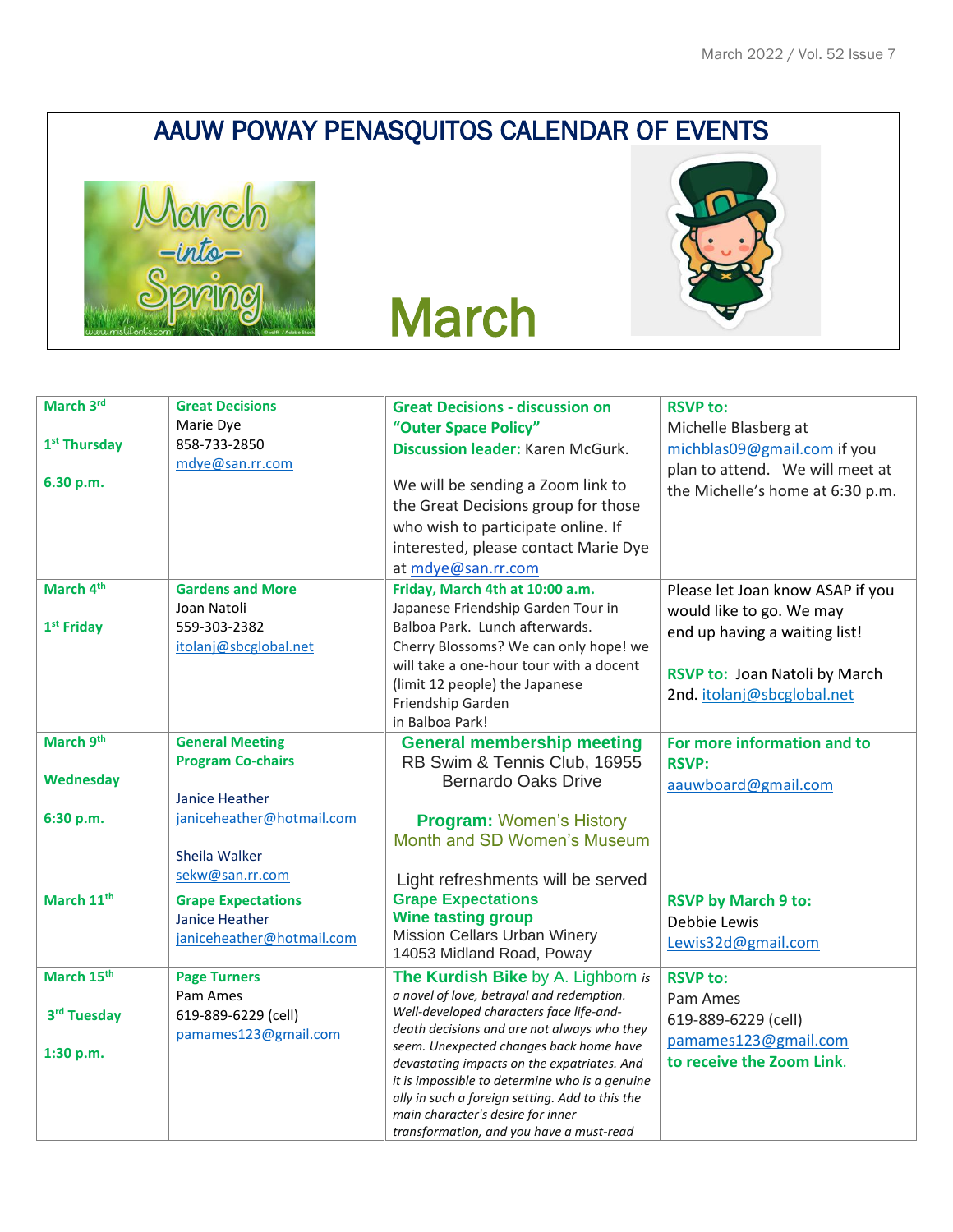|                                                                |                                                                                                                                               | page turner that haunts the reader for<br>months. Leader: Jan Rightmer                                                                                                                                                                                                                                                                                                                                                                                                                                                                                                                                                                                                                                                                                                        |                                                                                                 |
|----------------------------------------------------------------|-----------------------------------------------------------------------------------------------------------------------------------------------|-------------------------------------------------------------------------------------------------------------------------------------------------------------------------------------------------------------------------------------------------------------------------------------------------------------------------------------------------------------------------------------------------------------------------------------------------------------------------------------------------------------------------------------------------------------------------------------------------------------------------------------------------------------------------------------------------------------------------------------------------------------------------------|-------------------------------------------------------------------------------------------------|
| March 19th<br><b>Different</b><br><b>Saturdays</b><br>8:00a.m. | <b>Happy, Healthy Hikers</b><br>Mary Alice Rudelich<br>Mary.rudelich@aol.com<br>801-440-2601                                                  | We will meet at 14255 Highland Valley<br>Road to hike Raptor Ridge. The hike is<br>4.4 miles round trip with a gain in<br>elevation and gorgeous views. Easy to<br>semi moderate.<br>Linda Johnston will be leading the hike.                                                                                                                                                                                                                                                                                                                                                                                                                                                                                                                                                 | <b>RSVP to:</b><br>Mary Alice Rudelich<br>Mary.rudelich@aol.com<br>801-440-2601                 |
| March 21st<br>3rd Mondays<br>1 p.m.                            | <b>Games Group</b><br>Debbie Boyd<br>travelstardebbie@yahoo.com<br>858-486-4390                                                               | Contact Debbie Boyd for more<br>information.<br><b>Location TBD</b>                                                                                                                                                                                                                                                                                                                                                                                                                                                                                                                                                                                                                                                                                                           | <b>RSVP to:</b><br>Debbie Boyd<br>traveldebbie@yahoo.com<br>858-486-4390                        |
| March 24th<br>4 <sup>th</sup> Thursday<br>7:00 p.m.            | <b>Thursday Book Club</b><br>Ann Morgan<br>858-484-5290<br>annmmorgansd@yahoo.com<br>Marilyn Scheininger<br>858-232-0678<br>marilynrs@att.net | The Night Watchman by Louise Erdrich<br>Thomas Wazhashk is the night watchman at<br>the jewel bearing plant, the first factory<br>located near the Turtle Mountain<br>Reservation in rural North Dakota. He is also<br>a Chippewa Council member who is trying to<br>understand the consequences of a new<br>"emancipation" bill on its way to the floor of<br>the United States Congress. It is 1953 and he<br>and the other council members know the bill<br>isn't about freedom; Congress is fed up with<br>Indians. The bill is a "termination" that<br>threatens the rights of Native Americans to<br>their land and their very identity. How can<br>the government abandon treaties made in<br>good faith with Native Americans?<br><b>Discussion led by Ann Morgan</b> | <b>RSVP to:</b><br>Ann Morgan<br>858-484-5290<br>annmmorgansd@yahoo.com<br>To get the Zoom Link |
| March 25th<br>$10:30$ a.m.                                     | <b>Travel Group</b><br>Pam Ames<br>619-889-6229 (cell)<br>pamames123@gmail.com                                                                | <b>PLACE: Casa De Pico</b><br>5500 Grossmont Center Dr<br>La Mesa, CA<br>CARPOOL: 10:30 a.m./ Mira Mesa/I-15<br>Park & Ride                                                                                                                                                                                                                                                                                                                                                                                                                                                                                                                                                                                                                                                   | <b>RSVP to:</b><br>Pam Ames<br>619-889-6229 (cell)<br>pamames123@gmail.com                      |
| March 28th<br>4 <sup>th</sup> Monday<br>1:30 p.m.              | <b>Mystery Mondays</b><br>Pamela Meyer<br>619-855-4071<br>Pamela.me4@gmail.com                                                                | The Lost Apothecary by Sarah Penner<br>A forgotten history. A secret network of<br>women. A legacy of poison and revenge.<br>Welcome to The Lost Apothecary<br>Hidden in the depths of eighteenth-century<br>London, a secret apothecary shop caters to<br>an unusual kind of clientele. Women across<br>the city whisper of a mysterious figure<br>named Nella who sells well-disquised poisons<br>to use against the oppressive men in their<br>lives. But the apothecary's fate is jeopardized<br>when her newest patron makes a fatal<br>mistake sparking a string of consequences<br>that echo through the centuries.<br><b>Leader: Pamela Meyer</b>                                                                                                                     | <b>RSVP to:</b><br>Pamela Meyer<br>619-855-4071<br>Pamela.me4@gmail.com<br>To get the Zoom link |